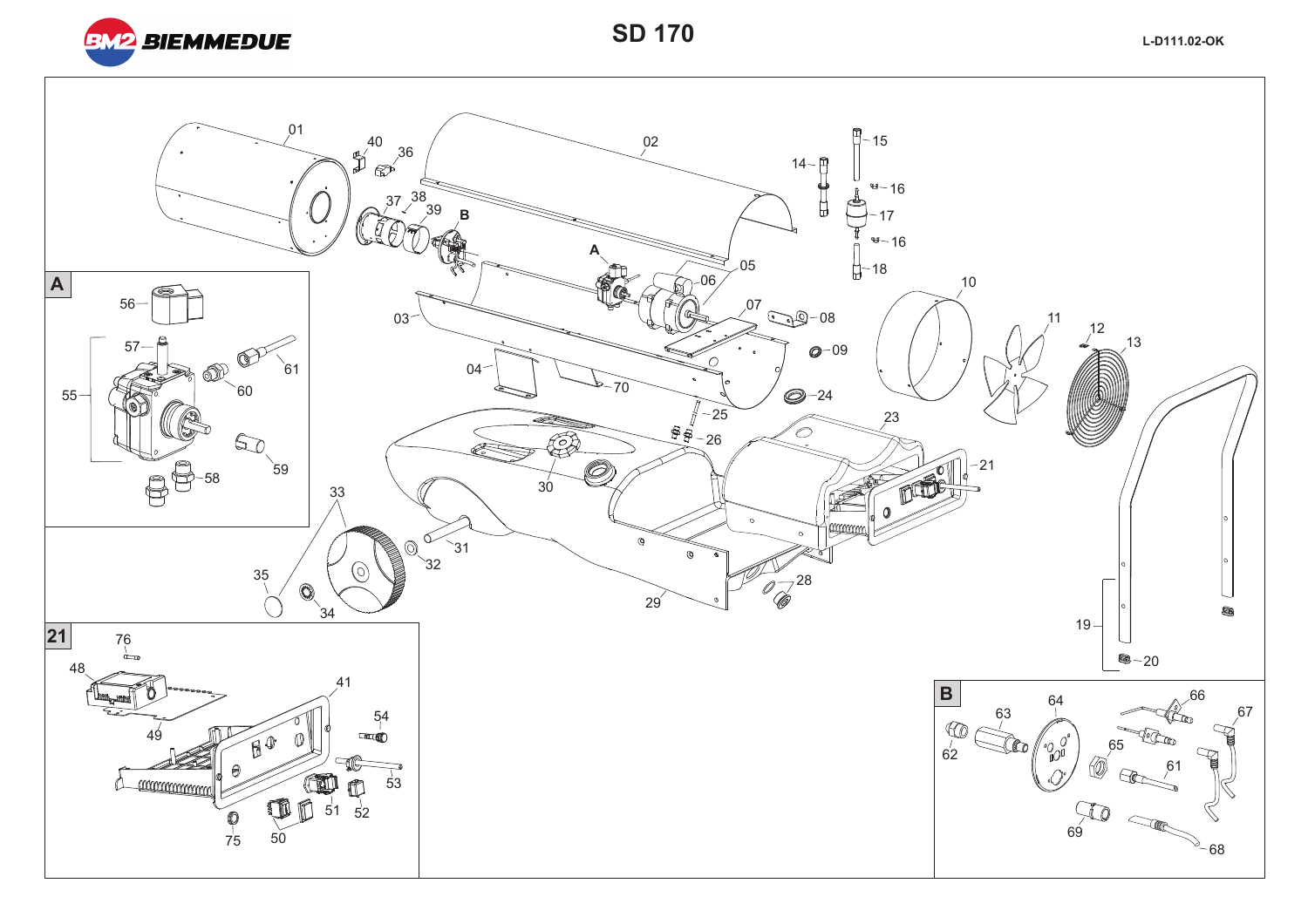

| PL 07/11        |             |                             | Da N.º serie                     | De No. Serie                  | Von Masch, Nr.           | From S/N                   |  |  |
|-----------------|-------------|-----------------------------|----------------------------------|-------------------------------|--------------------------|----------------------------|--|--|
|                 |             |                             | 27113001                         |                               |                          |                            |  |  |
| <b>POS</b>      | P/N         | <b>LEGENDA</b>              | <b>DESCRIZIONE</b>               | <b>DESCRIPTION</b>            | <b>BESCHREIBUNG</b>      | <b>DESCRIPTION</b>         |  |  |
| 01              | G06274      |                             | Camera di combustione            | Chambre de combustion         | Brennkammer              | Combustion chamber         |  |  |
| 02              | G06062-1006 | $\overline{\phantom{a}}$    | Carrozzeria superiore            | Carrosserie sup.              | Karosserie Oberteil      | Upper body                 |  |  |
| 03              | G06276-1006 | $\sim$                      | Carrozzeria inferiore            | Carrosserie Inf.              | Karosserie Unterteil     | Lower body                 |  |  |
| 04              | G06065-9005 | SX                          | Staffa supporto carrozzeria      | Étrier support carrosserie    | Trägerbügel Karosserie   | Chassis support bracket    |  |  |
| 05              | E10692      | 200 W - 230V - 50Hz         | Motore                           | Moteur                        | Motor                    | Motor                      |  |  |
| 06              | E11246      | $6,3 \mu F$                 | Condensatore                     | Condensateur                  | Kondensator              | Capacitor                  |  |  |
| 07              | G06217      |                             | Staffa supporto motore           | Étrier support moteur         | Trägerbügel Motor        | Motor support bracket      |  |  |
| 08              | G06068-9005 |                             | Supporto cavo elettrico          | Crochet câble d'alimentation  | Halterung Stromkabel     | Power cord support         |  |  |
| $\overline{09}$ | C30352      | Ø 15mm - Ø22 mm             | Passacavo                        | Protection cable              | Kabeldurchgang           | Cable protection           |  |  |
| 10              | G06070-1006 |                             | Convogliatore aria               | Air collecteur                | Luftkollektor            | Air conveyor               |  |  |
| 11              | T10207      | Ø 300 18°                   | Ventola                          | Ventilateur                   | Lüfter                   | Fan                        |  |  |
| 12              | M20412      | U42-182 B                   | Piastrina serraggio              | Plaquette serrage             | Anzugsscheibe            | Lock plate                 |  |  |
| 13              | P30165      |                             | Griglia aspirazione              | Grille aspiration             | Ansauggitter             | Inlet grill                |  |  |
| 14              | 140328      | $L = 300$ mm - $1/4" FF$    | Tubo gasolio flessibile          | Flexible fuel                 | Flexibler Heizölschlauch | Flex diesel pipe           |  |  |
| 15              | 140327      | $L = 180$ mm - $1/4" FF$    | Tubo gasolio flessibile          | Flexible fuel                 | Flexibler Heizölschlauch | Flex diesel pipe           |  |  |
| 16              | C30729      | $Ø12,5 - 14,5/6$<br>CLIC120 | Fascetta                         | <b>Bande</b>                  | Schelle                  | Clip                       |  |  |
| 17              | 130414      | Ø6 - Ø8                     | Filtro                           | Filtre                        | Filter                   | Filter                     |  |  |
| 18              | 140326      | $L = 85$ mm - $1/4" FF$     | Tubo gasolio flessibile          | Flexible fuel                 | Flexibler Heizölschlauch | Flex diesel pipe           |  |  |
| 19              | P20173-9005 |                             | Maniglia                         | Poignée                       | Griff                    | Handle                     |  |  |
| 20              | C30361      | 15x30                       | Tappo copritubo                  | Bouchon tuyau                 | Schlauchstöpsel          | Pipe cap                   |  |  |
| 21              | G00309      |                             | Quadro elettrico                 | Coffret éléctrique            | Schaltkasten             | El. control box            |  |  |
| 23              | P50129      |                             | Copertura quadro elettrico       | Couverture coffret électrique | Abdeckung Schalttafel    | Control box cover          |  |  |
| 24              | C30372      | Ø 25,4mm - Ø34,9 mm         | Passacavo                        | Protection cable              | Kabeldurchgang           | Cable protection           |  |  |
| 25              | 130696      | $L = 220$ mm                | Pescante                         | Tuyau d'aspiration            | Ansaugrohr               | Suction pipe               |  |  |
| 26              | 130737      | 1/4" M - M12x1,75 M         | Raccordo ottone                  | Raccord laiton                | Messingfitting           | <b>Brass fitting</b>       |  |  |
| $\overline{28}$ | C30380      | M30x1,5                     | Tappo scarico serbatoio          | Bouchon de vidange réservoir  | Behälterablassstopfen    | Drain cap                  |  |  |
| 29              | P50130      | 421                         | Serbatoio gasolio                | Réservoir fuel                | Heizölbehälter           | Fuel tank                  |  |  |
| 30              | C30356      | Ø 76                        | Tappo serbatoio                  | Bouchon réservoir             | Behälterstopfen          | Tank cap                   |  |  |
| 31              | P20179-9005 | $\overline{\varnothing}$ 20 | Assale                           | Essieu                        | Achse                    | Wheel axle                 |  |  |
| 32              | M20110      | Ø21 x Ø37 x 3               | Rondella                         | Rondelle                      | Unterlegscheibe          | Washer                     |  |  |
| 33              | C10543      | Ø 200 - Ø 20,5              | Ruota                            | Roue                          | Rad                      | Wheel                      |  |  |
| 34              | M20203      | Ø 20                        | Rondella elastica                | Clips de fixation             | Sprengring               | Elastic washer             |  |  |
| 35              | C10513-N    | Ø 200 - 250                 | Copriruota nero                  | Couvre roue noire             | Radabdeckung schwarz     | Black wheel cover          |  |  |
| 36              | E50109      |                             | Termostato di sicurezza          | Thermostat de sécurité        | Sichereitsthermostat     | Safety thermostat          |  |  |
| $\overline{37}$ | G06401      |                             | Boccaglio                        | Gueulard                      | Brennerrohr              | <b>Blast tube</b>          |  |  |
| 38              | E20671      | 6,3x0,8 mm                  | Morsettiera                      | Barrette de connection        | Klemmenleiste            | <b>Terminal board</b>      |  |  |
| 39              | G06260      | $\sim$                      | Serranda regolazione aria        | Tablier réglage air           | Luftregelklappe          | Air adjustment shutter     |  |  |
| 40              | G06221      | $\overline{\phantom{a}}$    | Staffa supporto termostato       | Bride de fixation thermostat  | Trägerbügel Thermostat   | Thermostat support bracket |  |  |
| 41              | G06153      |                             | Pannello quadro elettrico        | Panneau du coffret éléctrique | Schaltkastenplatte       | El. control box panel      |  |  |
| 48              | E40128      | <b>REDGUN01 - 230V</b>      | Apparecchiatura controllo fiamma | Disp. Contrôle flamme         | Flammenüberwachung       | Flame control box          |  |  |
| 49              | G06184      |                             | Piastra supporto                 | Plaque support                | Montageplatte            | Support plate              |  |  |
| 50              | E10102-P    | $1 - 0 - 11$                | Interruttore bipolare            | Interrupteur                  | zweipoliger Schalter     | Switch                     |  |  |
| 51              | E20640      | $3P+T$                      | Connettore presa                 | Fiche thermostat              | Steckdose                | Thermostat plug            |  |  |
| 52              | E20665      | $\sim$                      | Coperchio presa termostato       | Couvercle prise thermostat    | Deckel Thermostatbuchse  | Thermostat plug cover      |  |  |